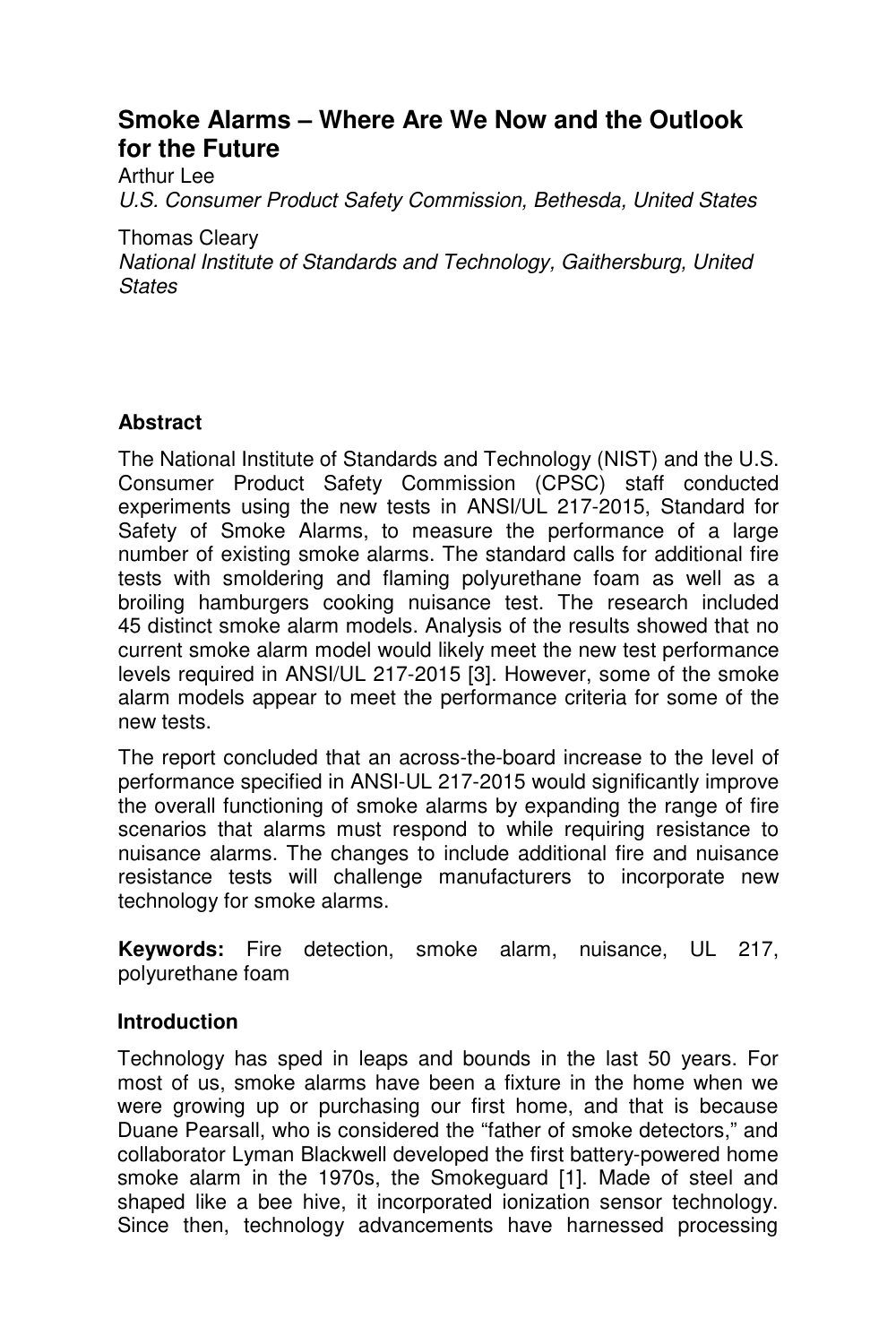power for devices in the home from personal computers, mobile phones and tablets to washing machines and thermostats. However, the technological improvements to other home products since the 1970s have not been matched with typical smoke alarms in use, as most installed smoke alarms in the United States use the same technology that Pearsall and Blackwell first developed. That distinction is poised to fall with the adoption of ANSI/UL 217-2015 [2]; smoke alarms and detectors subject to that standard will have to pass two new fire tests and a new cooking nuisance test starting in 2020. To pass the new performance tests, smoke alarms and detectors will likely require some level of intelligence and most likely multiple sensors.

During the development of the new test requirements, limited information was available on the performance of existing smoke alarms to the new, as-then proposed, tests. The National Institute of Standards and Technology (NIST) and the U.S. Consumer Product Safety Commission (CPSC) staff were interested in what the results would be from using the proposed tests on a large number of existing smoke alarms. This was motivated by a desire to understand the degree of performance enhancement that might be realized. In 2016, NIST and CPSC embarked on a research project to evaluate current smoke alarms to the new performance requirements published in ANSI/UL 217-2015.

# **Test to the new ANSI/UL 217-2015**

The research included 45 distinct smoke alarm models from seven different manufacturers. The study included ionization sensor models, photoelectric sensor models, combination photoelectric and carbon monoxide sensor models, combination ionization and carbon monoxide sensor models, combination ionization and photoelectric sensor models, and combination photoelectric and thermal sensor models. Some of the alarms with carbon monoxide sensors used the carbon monoxide sensor in determining the smoke alarm response, while others used the sensor for a separate carbon monoxide alarm function. The sensitivity of each alarm was measured in a smoke box with cotton wick smoke per ANSI/UL 217-2012a. The results of the measurements are in the published NIST technical report [3].

NIST constructed a test room that could meet the physical dimensions of the test rooms described in ANSI/UL 217-2015. The room was designed to be modified to meet the dimensions in the Standard for both the fire tests and the cooking nuisance test. The room was instrumented as specified in the Standard. A light source and photocell 1.52 m apart and approximately 10 cm from the ceiling recorded the ceiling beam obscuration. The MIC (measuring ionization chamber) was located behind the beam along the room width centerline. Additional instrumentation was installed at the ceiling location and included a humidity/temperature probe, a hydrogen cyanide sensor, sampling line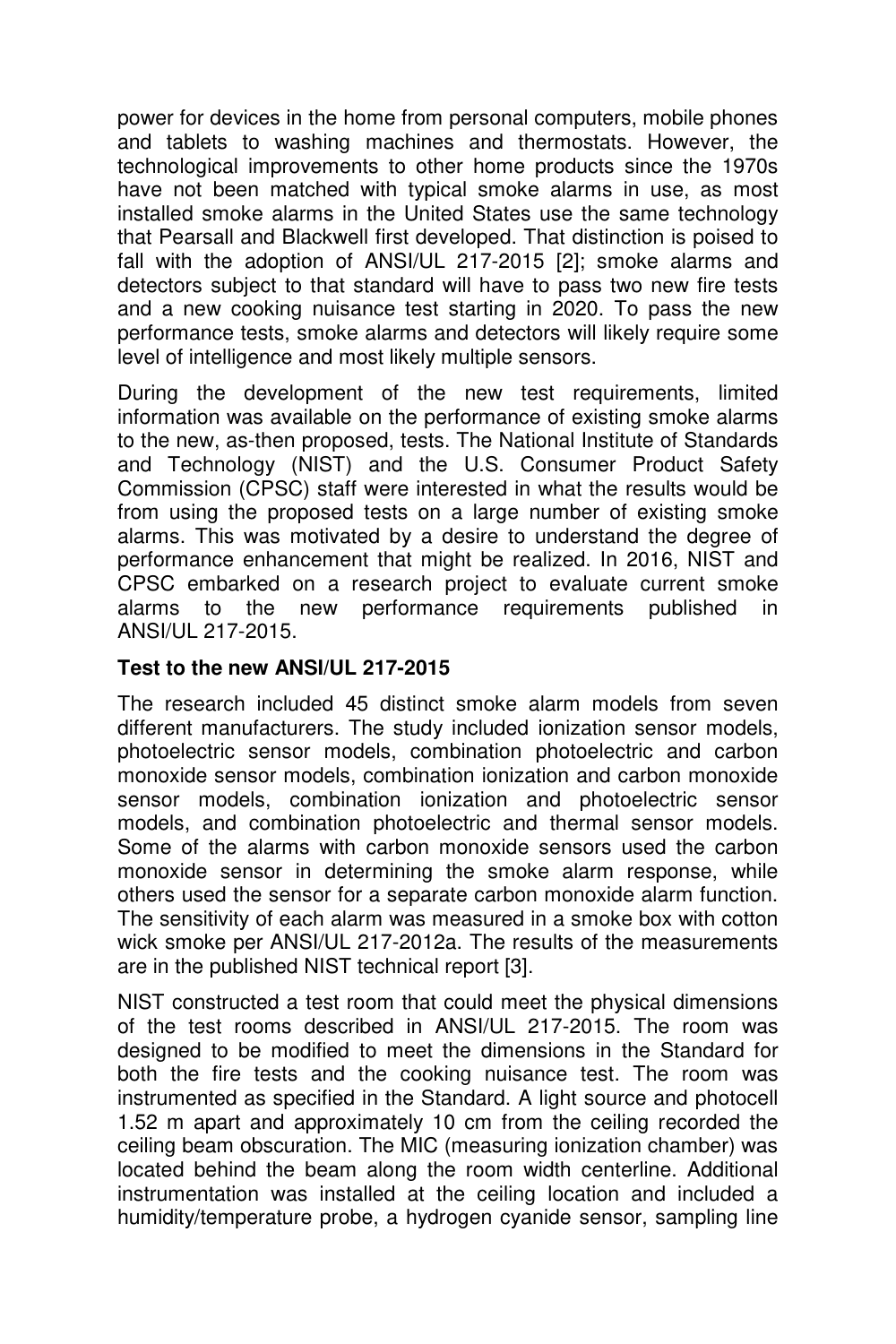for a carbon monoxide/carbon dioxide analyzer, thermocouples extending 2.5 cm below the ceiling, and a sampling line for aerosol measurements.

Smoke alarms were mounted to acoustic tiles in groups of three, spaced side-by-side (left, center, right) so nine smoke alarms were monitored during each experiment. The alarms were individually oriented such that the best and worst case orientation axis aligned with the long axis of the room. Smoke alarm response was monitored acoustically and visibly using microphone and video recorders. The MIC, acoustic monitoring tubes, and smoke alarms mounted on the ceiling are shown in Fig. 1.



Fig. 1. MIC and smoke alarms mounted on the ceiling.

### **Test apparatus for flaming and smoldering polyurethane foam**

NIST procured foam slabs for the flaming and smoldering experiments meeting the specifications in the Standard. The foam was not tested in a cone calorimeter to verify the combustion properties as specified in the Standard due to time constraints, but otherwise the flaming polyurethane foam experiments were conducted in the manner described in ANSI/UL 217-2015. The foam slabs were non-fireretardant polyether urethane (polyurethane) foam material. In the fire tests, the foam slab was located on the test room floor. Just prior to ignition with a torch, 5 ml of ethanol was poured onto the corner top surface to aid ignition. The beam light transmission vs. time or MIC current for the flaming foam is shown in Fig. **1**2. The testing showed that the smoke characteristics for the flaming foam were within the boundaries of the standard, as highlighted by the black lines in Fig 2.



Fig. 2. Beam light transmission vs. time or MIC for flaming foam experiments.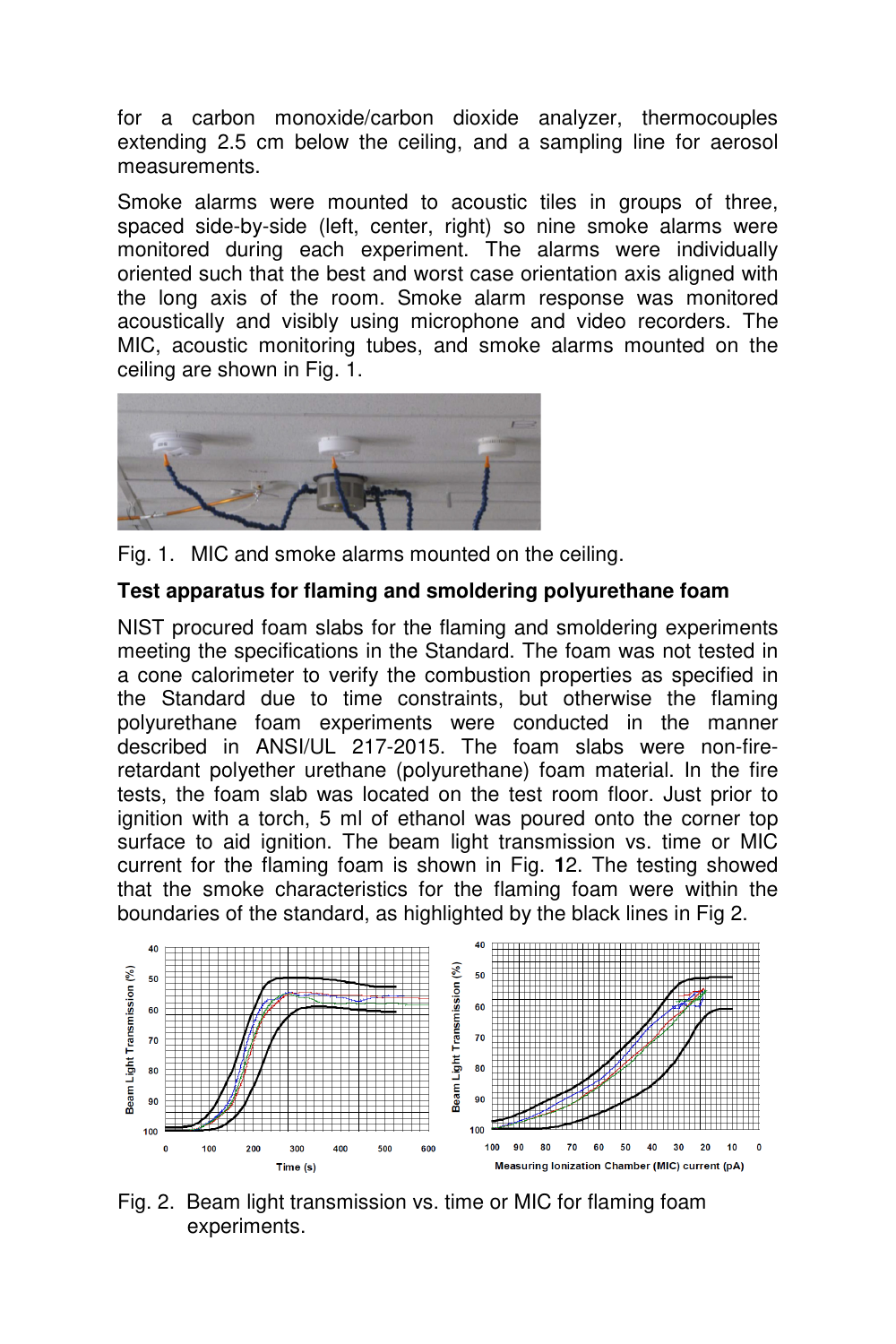The smoldering polyurethane foam experiments were conducted in the manner similar to that described in ANSI/UL 217-2015. NIST constructed a radiant panel device to promote smoldering and smoke buildup similar to the Standard's specification. The final procedure represented the closest match that could be achieved in the time allotted. Each radiant heater was powered and controlled by separate process controllers and thermocouples monitoring the back side of the radiant panels. The foam slabs had a small cotton duck fabric disk placed in the center. The radiant panels were allowed to heat up to a fixed set point before shutters were removed to expose the foam to lowlevel radiant heat flux. Immediately after removing the shutter, a lit cigarette (NIST SRM 1196 Standard Cigarette for Ignition Resistance Testing) was placed on the fabric such that the initial coal was centered on the fabric. This procedure ensured that smoldering would propagate into the foam sample. The beam light transmission vs. time or MIC current for the smoldering foam is shown in Fig. **1**. The testing showed that the smoke characteristics for the smoldering foam were within the boundaries for the beam vs. time but followed below the beam vs. MIC current lower boundary.





#### **Test for nuisance sources**

The new Standard calls for additional room-scale fire tests with smoldering and flaming polyurethane foam and a nuisance-resistance test by broiling frozen hamburgers. An electric range was used to broil the hamburgers; the range was elevated on a 0.61 m high platform and centered on the back wall, as specified in the Standard. Starting from a cold oven, a broiler pan with two frozen patties was placed inside the oven, and the door left ajar at a predetermined angle. The broiler element was turned on to high power, and the test personnel left the room. The power to the broiler was measured to be approximately 3.5 kW to 3.6 kW throughout the experiments. Comparative nuisance sources, such as toasting bread, stir-frying vegetables, and frying hamburgers, were tested on top of the range for additional information. These results are documented in the NIST technical report [3].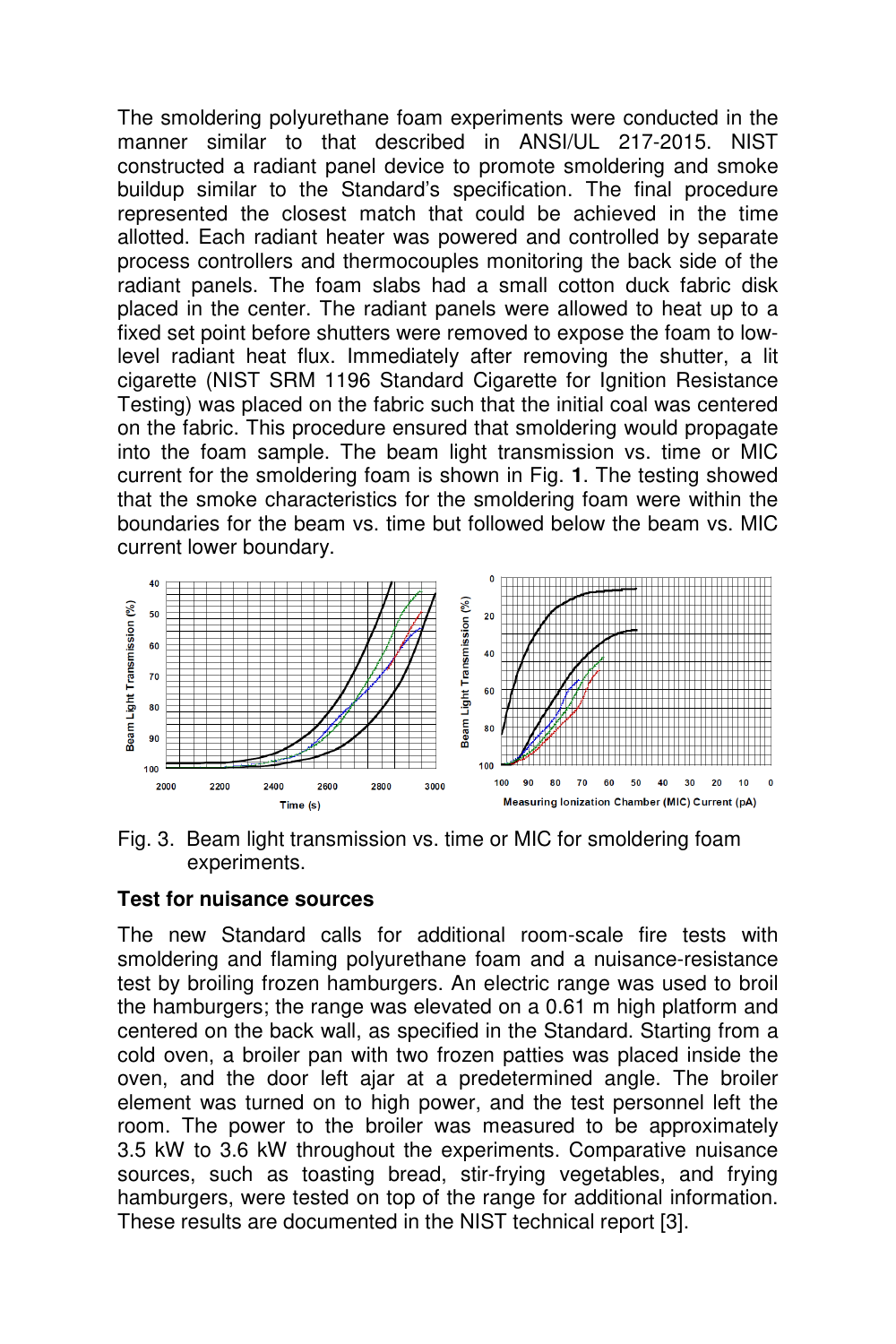### **Analysis of Current Smoke Alarm Performance**

The 45 alarm models represent a wide range of sensitivities as determined by the smoke box experiments. It was presumed that smoke alarms purchased in the United States would meet the current ANSI/UL 217 standard in force when they were manufactured (5th through 7th Edition). Only one photoelectric model smoke alarm did not meet the alarm response range in the smoke box, as specified in the Standard, and, in fact, this model did not respond in any room test. It is concluded that the six units of this model tested would not meet the requirements of ANSI/UL 217-2012 (these alarms did not bear a certification mark) and should not be considered representative of a smoke alarm that would meet the requirements of any recent previous version of the Standard. This photoelectric alarm is not included in the remainder of the discussion in this paper. The data for this alarm are provided in the NIST technical report [3].

Some of the smoke alarm models bearing marks certified to earlier ANSI/UL 217 standards in force when they were manufactured appear to meet the performance criteria for some of the new tests in ANSI/UL 217-2015. For instance, alarms containing ionization sensors do well as a group to respond to the flaming polyurethane foam test, while alarms containing photoelectric sensors do well in responding to the smoldering polyurethane foam test. In general, the biggest challenge to all existing alarms was the nuisance test.

A ranking scheme to evaluate the performance of each smoke alarm model to the three new tests was devised. The responses of a smoke alarm model to threshold limit values that correspond to the performance criteria of ANSI/UL 217-2015, and values that are somewhat less restrictive and somewhat more restrictive were used as comparison.

For the flaming polyurethane foam test, an alarm must produce an alarm signal at or before 5.00 %/ft obscuration limit. For this test, a higher sensitivity limit of 3.00 %/ft and a lower sensitivity limit of 7.00 %/ft were defined as more or less stringent performance levels. For the smoldering polyurethane foam test, a smoke alarm must produce an alarm signal at or below the 12.00 %/ft obscuration limit. For this test, higher and lower sensitivity limits of 8.00 %/ft and 16.00 %/ft, respectively, were defined as more or less stringent performance levels. For the broiling hamburgers cooking nuisance test, an alarm must not produce an alarm signal at or below 1.50 %/ft obscuration limit. For this test, higher and lower performance limits of 2.00 %/ft and 1.00 %/ft, respectively, were defined as less or more stringent performance levels in which alarms shall not produce an alarm signal.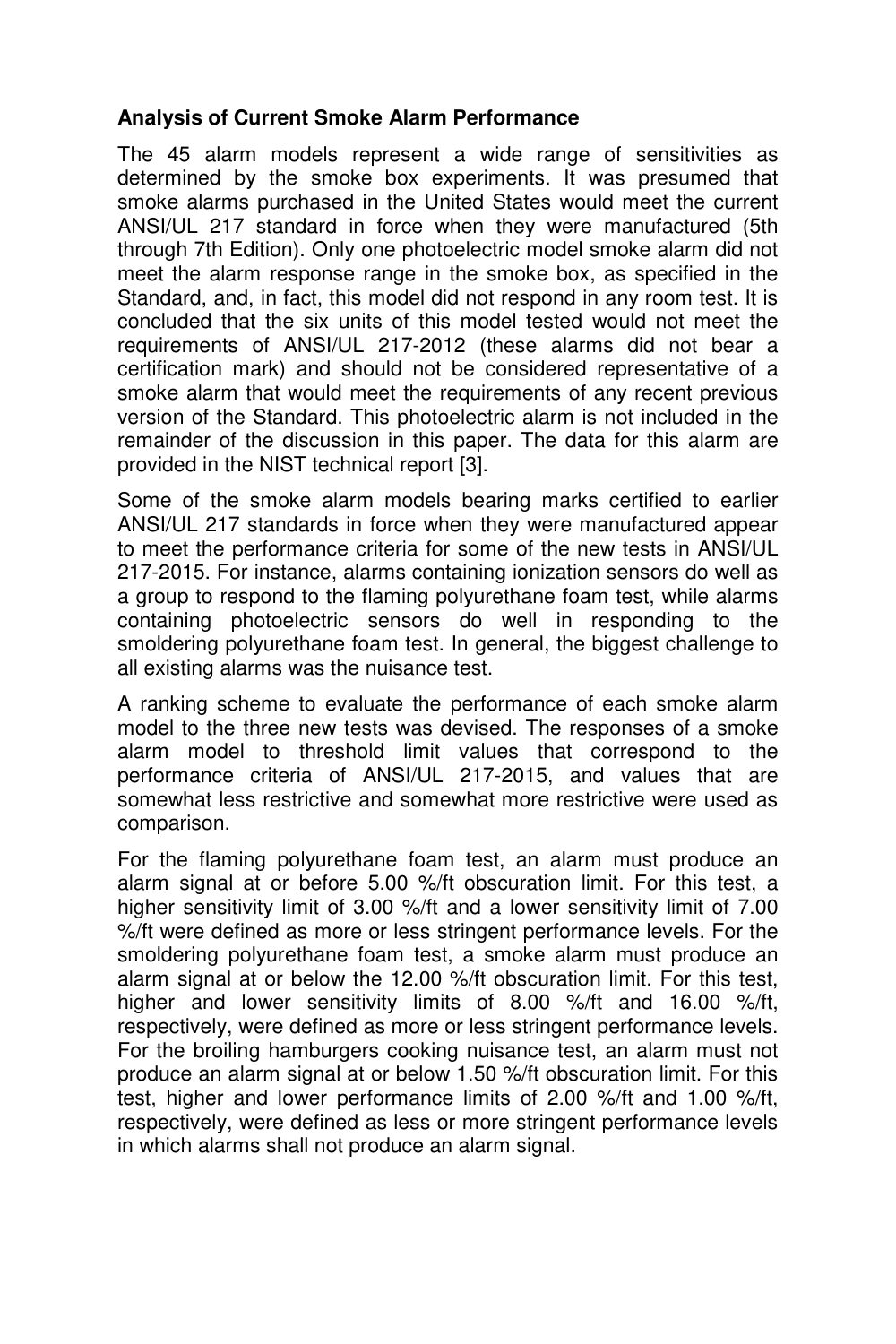The results for each smoke alarm model were tabulated by the number of times out of three repeated experiments an alarm model responded to the particular test. For the same type of sensor(s) used in an alarm, the numbers were averaged to show the performance level for an alarm category. Table 1 lists the number of times for a category of alarms (by sensor technology) that each alarm met the performance criteria for the new tests in ANSI/UL 217-2015 and the results if the thresholds were less or more stringent than what is published in the standard. The icons indicate the alarm met the requirement.

Table 1. Performance levels of the alarms by sensor technology (average number of times performance level met in three tests).

|                                                             | Smoldering fire<br>Performance Levels |               |      | Flaming fire<br>Performance Levels |               |      | Broiling hamburger<br>Performance Levels |               |      |
|-------------------------------------------------------------|---------------------------------------|---------------|------|------------------------------------|---------------|------|------------------------------------------|---------------|------|
| Type of alarm<br>by sensor(s)                               | Less                                  | <b>UL 217</b> | More | Less                               | <b>UL 217</b> | More | Less                                     | <b>UL 217</b> | More |
| Photo (average<br># times met in<br>three tests)            |                                       |               |      |                                    |               |      | $\frac{\partial}{\partial z}$            | <u>يى</u>     |      |
| Photo/CO<br>(average #<br>times met in<br>three tests)      |                                       |               |      |                                    |               |      | <u>ય</u>                                 |               |      |
| Photo/Thermal<br>(average #<br>times met in<br>three tests) |                                       |               |      |                                    |               |      | $\frac{\alpha}{\alpha}$                  | ∛             |      |
| lon<br>(average #<br>times met in<br>three tests)           |                                       |               |      |                                    |               |      | <u>{}</u>                                |               |      |
| lon/CO<br>(average #<br>times met in<br>three tests)        |                                       |               |      |                                    |               |      | <u>ય</u>                                 | <u>શ</u>      |      |
| Ion/Photo<br>(average #<br>times met in<br>three tests)     |                                       |               |      |                                    |               |      |                                          |               |      |

# **Evaluating Performance in Homes**

In 1992, CPSC sponsored a national in-home survey to collect information on the number of residential smoke alarms in actual use in homes and to evaluate the operability of the sampled alarms. The results were published in the 1994 report, Consumer Product Safety Commission Smoke Detector Operability Survey Report on Findings [4], which will be 25 years old in 2017. Although the survey results were instrumental for many years in developing codes and standards related to smoke alarms, subsequent changes in technology, installation codes,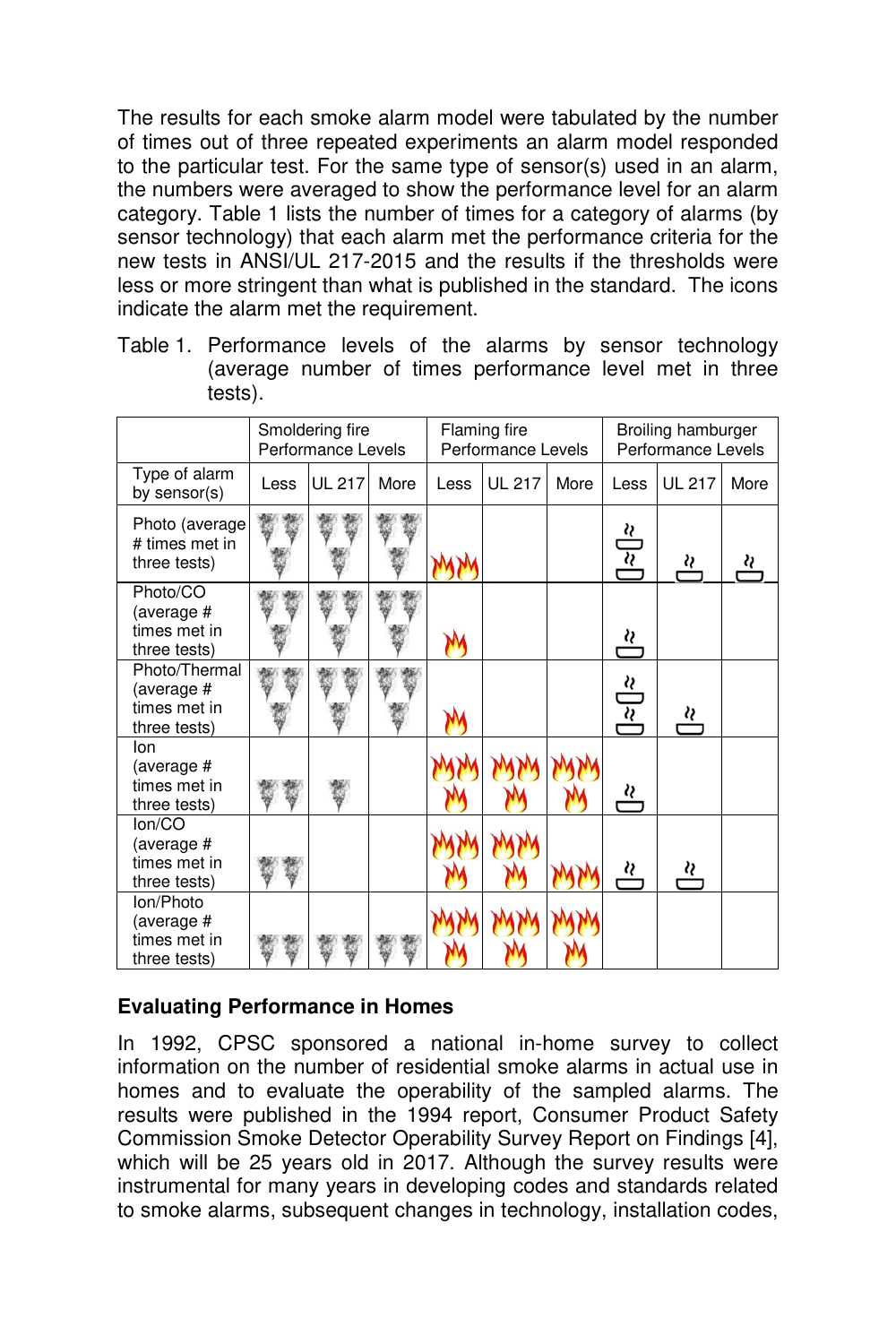and state/local ordinances have rendered the information outdated and less effective.

Accordingly, CPSC staff and other stakeholders are working together to sponsor a new survey in 2018. The survey questionnaire will include topics from the 1994 CPSC survey report, as well as additional questions that target CO alarm use patterns and operability. In addition to quantifying the number of alarms in use, the final questionnaire may include evaluation of factors such as ways in which alarms fail, issues leading to inoperable alarms, types of housing relative to alarm operability conditions, consumer hazard awareness, and consumer behavior related to alarm use and smoke and CO hazards. Smoke and CO alarms present in the participants' homes will be tested for operability and evaluated for condition. Any non-functional alarms will be collected and replaced with new alarms. The collected alarms will be evaluated in the lab to determine the cause for the alarm not operating. The survey will be representative of the United States, consisting of a random sample of metropolitan and non-metropolitan areas based on zip codes.

The study will provide a snapshot of the smoke and CO alarms in the United States before the ANSI/UL 217-2015 changes become effective in 2020. Repeating this study 25-30 years from now will reveal the likely benefits from the changes in the standard.

# **Conclusions and Outlook**

The research performed in this study was designed to better understand the degree of performance enhancement that might be realized by changes in smoke alarm performance to meet the requirements of new tests in ANSI/UL 217-2015, Standard for Safety of Smoke Alarms. The research provided a snapshot of a wide range of available smoke alarms on their performance to the new tests.

As expected, the current smoke alarms that were manufactured before the effective date of the new ANSI/UL standard would not meet all of the 2020 performance-level requirements in ANSI/UL 217-2015. Of the smoke alarms tested, three models, all photoelectric sensor alarms, came closest to meeting the new requirements.

Because all of the tested smoke alarms would need to be improved to meet the ANSI/UL 217-2015 effective in 2020 gives optimism that the changes in the Standard should provide an across-the-board increase in the level of performance and significantly improve the overall performance of smoke alarms by expanding the range of fire scenarios alarms must respond to while requiring resistance to nuisance alarms.

The smoke alarm testing and new National Home Smoke and CO Alarm Survey should provide the best snapshot of current life safety in the homes. The new standard requirements that will be effective in